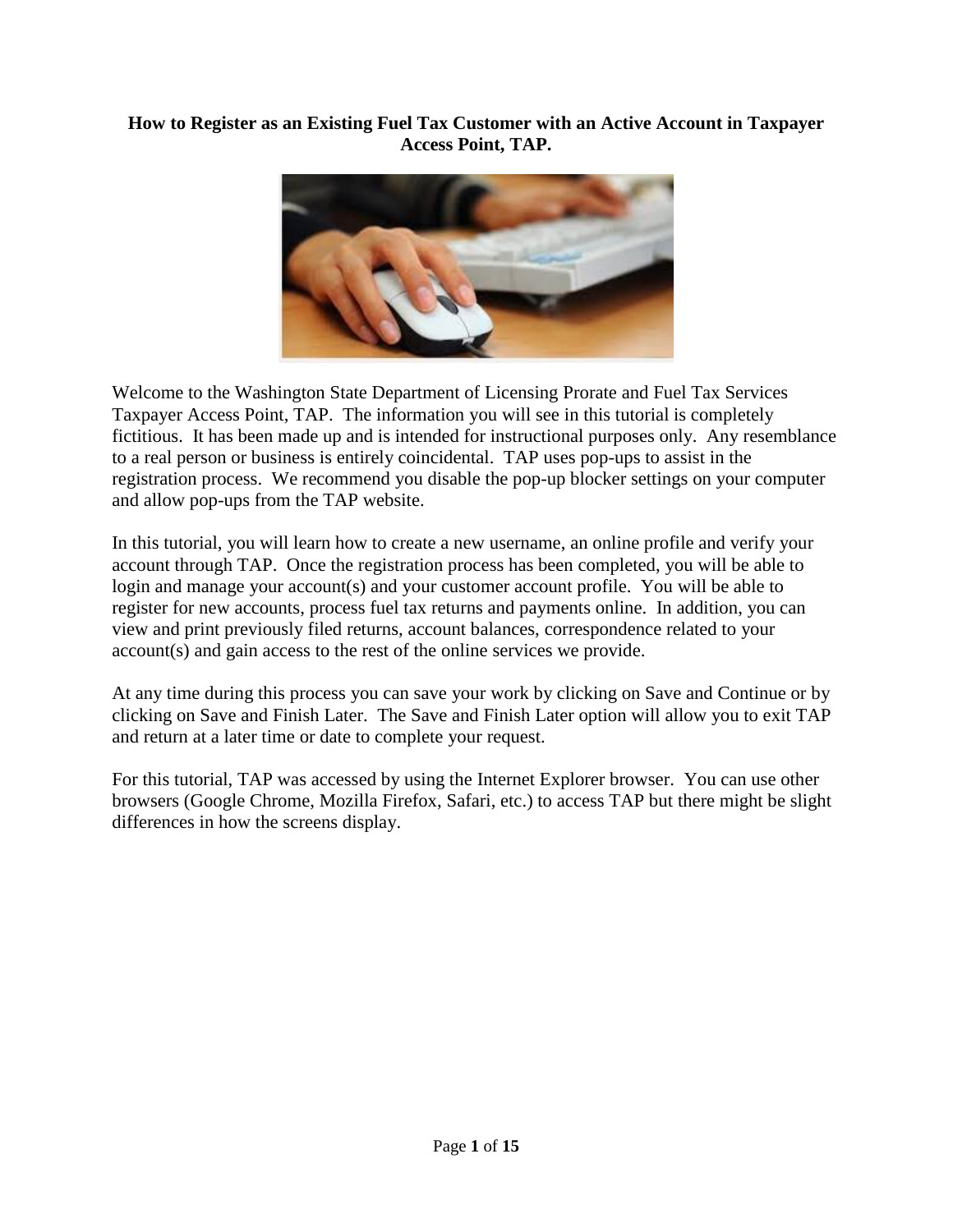To register as an existing customer with an active account, click on the **Create new username** link.

| <b>WASHINGTON STATE DEPARTMENT OF</b><br><b>LICENSING</b>                                                                                                                                                                                     |                                                                              |
|-----------------------------------------------------------------------------------------------------------------------------------------------------------------------------------------------------------------------------------------------|------------------------------------------------------------------------------|
| <b>IFTA / Prorate / Fuel Tax / Unlicensed Refund</b><br>Application                                                                                                                                                                           | Already registered?<br>Username                                              |
| If you already have an active Prorate and Fuel tax account with the Washington<br>State Department of Licensing, click the "Create a new username" button.                                                                                    | Reguired<br>Required                                                         |
| Create a new username                                                                                                                                                                                                                         | Password<br>Required                                                         |
| If you do not have an active prorate, IFTA, Fuel Tax, or Unlicensed Refund<br>account with the Washington State Department of Licensing, click the "Set up a<br>new online. Prorate. IFTA. Fuel Tax and/or Unlicensed Refund Account" button. | <b>Authentication Code</b>                                                   |
| Set up a new online Prorate, IFTA, Fuel Tax, and/or<br>Unlicensed Refund Account                                                                                                                                                              | Login                                                                        |
| Click on <b>Create a new username</b> .<br>Check the status of your application<br>Tell us how we're doing                                                                                                                                    | I forgot my username<br>I forgot my password<br>Find more information on TAP |
| dol.wa.gov   Contact Us   About Us   Survey   More About TAP   Copyright @ 2015                                                                                                                                                               |                                                                              |

## Click in the circle for fuel tax account(s) and click on **Next.**

| <b>LICENSIN</b>    |                                                                                                                          |                        |
|--------------------|--------------------------------------------------------------------------------------------------------------------------|------------------------|
| <b>Menu</b>        | 3. Online Profile Information<br>1. Registration Options<br>4. Verify Account<br>2. Information                          | 5. Summary             |
| Home               | <b>Registration Options</b>                                                                                              |                        |
| Back               | Select the account type you are trying to register below.                                                                |                        |
|                    | If you need to register multiple accounts choose only one type now. You can add additional accounts once you can log in. |                        |
| View Support ID    | <b>IFTA or IRP</b>                                                                                                       |                        |
| <b>Navigation</b>  | Check here if you are trying to gain access to your IFTA or IRP account(s)                                               |                        |
|                    | Fuel Tax Account(s)                                                                                                      |                        |
| Logon              | Check here if you are trying to gain access to your fuel tax account(s)                                                  | Click in the circle to |
| » Create a New     | Unlicensed Fuel Tax Refund(s)                                                                                            | gain access to your    |
| Username           | Check here if you are trying to gain access to your Unlicensed Fuel Tax Refund Account(s)                                | fuel tax account.      |
| <b>Attachments</b> | Add<br>Dyed Diesel Account                                                                                               |                        |
|                    | Check here if you are trying to gain access to your Dyed Diesel Account                                                  | Click on <b>Next</b> . |
|                    |                                                                                                                          |                        |
|                    |                                                                                                                          |                        |
|                    | <b>Save and Finish Later</b><br><b>Save and Continue</b><br>Cancel                                                       | <b>Next</b><br>Back    |
|                    |                                                                                                                          |                        |
|                    | dol.wa.gov   Contact Us   About Us   Survey   More About TAP   Copyright @ 2015                                          |                        |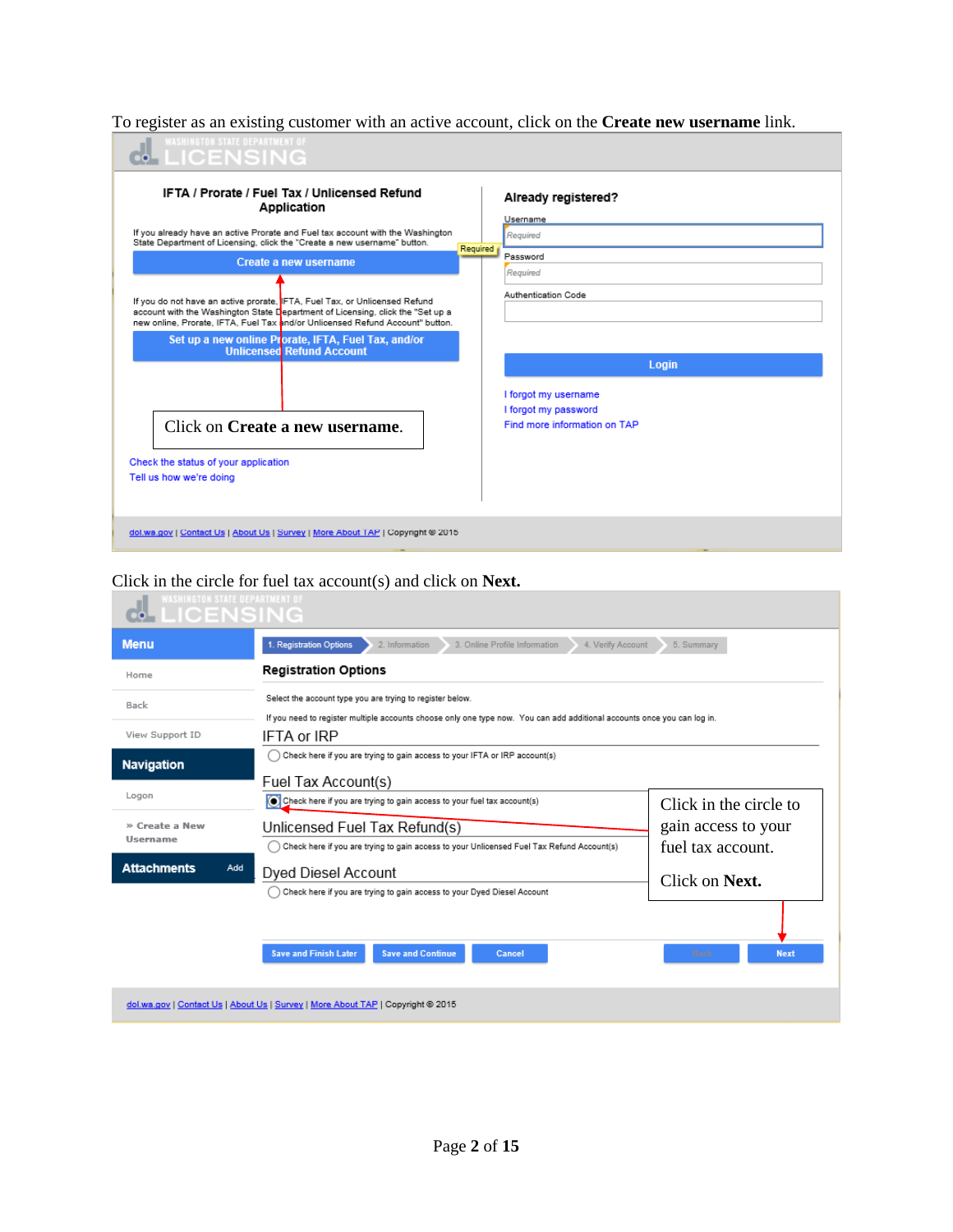To create your new username, you will need your federal employer identification number (FEIN) or social security number (SSN) and unified business identifier (UBI). You will also need some contact information along with specific information pertaining to your active fuel tax account in order to set up your customer profile and verify your fuel tax account. Click on **Next.**

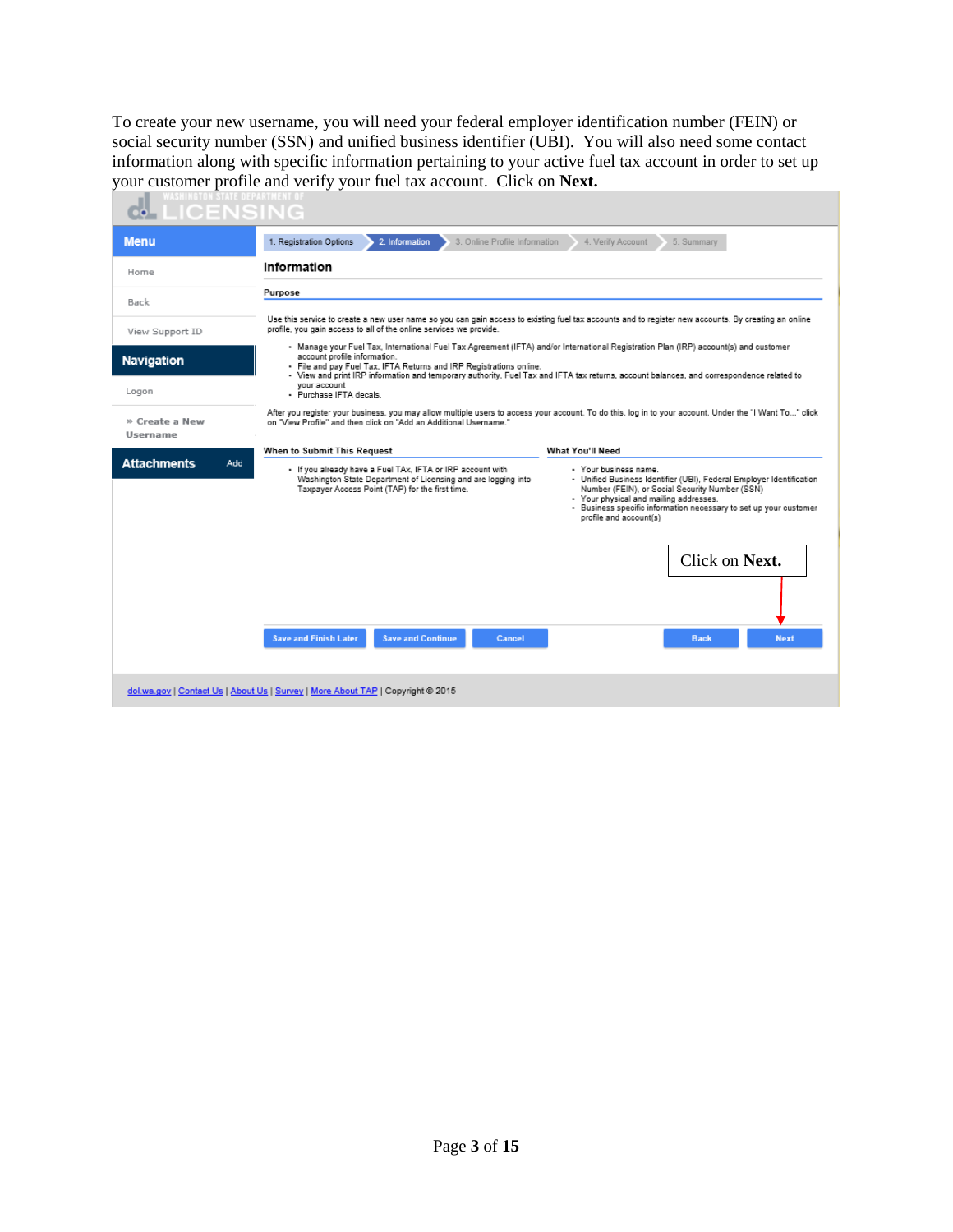Since you are an active Prorate and Fuel Tax Services Customer, we need to verify an **ID Type** you currently have registered. Click on the drop down arrow in the **ID Type** field and select an **ID Type.**

| <b>Menu</b>               | 1. Registration Options<br>3. Online Profile Information<br>4. Verify Account<br>2. Information<br>5. Summary |
|---------------------------|---------------------------------------------------------------------------------------------------------------|
| Home                      | <b>Online Profile Information</b>                                                                             |
| Back                      | <b>Business Verification Information</b>                                                                      |
|                           | Click on the drop down arrow in the<br>×<br>Federal Employer ID or SSN<br>ID Type                             |
| View Support ID           | <b>ID Type field and select the ID</b><br>ID<br>Zip                                                           |
| <b>Navigation</b>         | Required<br>Federal Employer ID or SSN<br>Type.<br>Co<br>Unified Business ID (UBI)<br>Format: 999999999       |
|                           | Required<br>Username<br>Na                                                                                    |
| Logon                     | Required<br>Email<br>Required<br>Password                                                                     |
| » Create a New            | Confirm Password<br>Confirm Email<br>$\scriptstyle\rm\scriptstyle{(2)}$                                       |
| <b>Username</b>           | Required<br>Required<br>Contact Phone<br>Secret Question                                                      |
|                           | Required<br>Alternate Phone<br>Secret Answer<br>IZ.                                                           |
| <b>Attachments</b><br>Add | Authentication contact information                                                                            |
|                           | You may only select one form of contact: Email, Text, or Text and Email.                                      |
|                           | Text<br>Text/Email<br>Email<br>⋒                                                                              |
|                           |                                                                                                               |
|                           | <b>Save and Finish Later</b><br><b>Save and Continue</b><br><b>Next</b><br>Cancel<br><b>Back</b>              |

Click in the **ID** field and enter the **ID** number. Click in the **Zip Code** field and enter the **Zip Code**.

| <b>Online Profile Information</b>        |                                                           |                                                                                                                               |                                                                                                                                           |
|------------------------------------------|-----------------------------------------------------------|-------------------------------------------------------------------------------------------------------------------------------|-------------------------------------------------------------------------------------------------------------------------------------------|
| <b>Business Verification Information</b> |                                                           |                                                                                                                               |                                                                                                                                           |
| Federal Employer ID or SSN<br>ID Type    | Country                                                   | <b>USA</b>                                                                                                                    | ٠                                                                                                                                         |
| 111111111<br>ID                          | Zip Code                                                  | 98406                                                                                                                         |                                                                                                                                           |
| Logon information                        |                                                           |                                                                                                                               |                                                                                                                                           |
|                                          |                                                           |                                                                                                                               |                                                                                                                                           |
| and enter the <b>Zip Code</b> .          |                                                           |                                                                                                                               |                                                                                                                                           |
|                                          |                                                           |                                                                                                                               |                                                                                                                                           |
| Secret Answer                            | Alternate Phone                                           |                                                                                                                               |                                                                                                                                           |
| Authentication contact information       |                                                           |                                                                                                                               |                                                                                                                                           |
|                                          |                                                           |                                                                                                                               |                                                                                                                                           |
| Email<br>Text                            | ⋒                                                         |                                                                                                                               |                                                                                                                                           |
|                                          |                                                           |                                                                                                                               |                                                                                                                                           |
|                                          | Commm Fassword<br>Required<br>Secret Question<br>Required | vonimin Email<br>Contact Phone<br>7<br>You may only select one form of contact: Email, Text, or Text and Email.<br>Text/Email | <b>Contact Information</b><br>Click in the <b>ID</b> field and enter the <b>ID</b> number. Click in the <b>Zip Code</b> field<br>Required |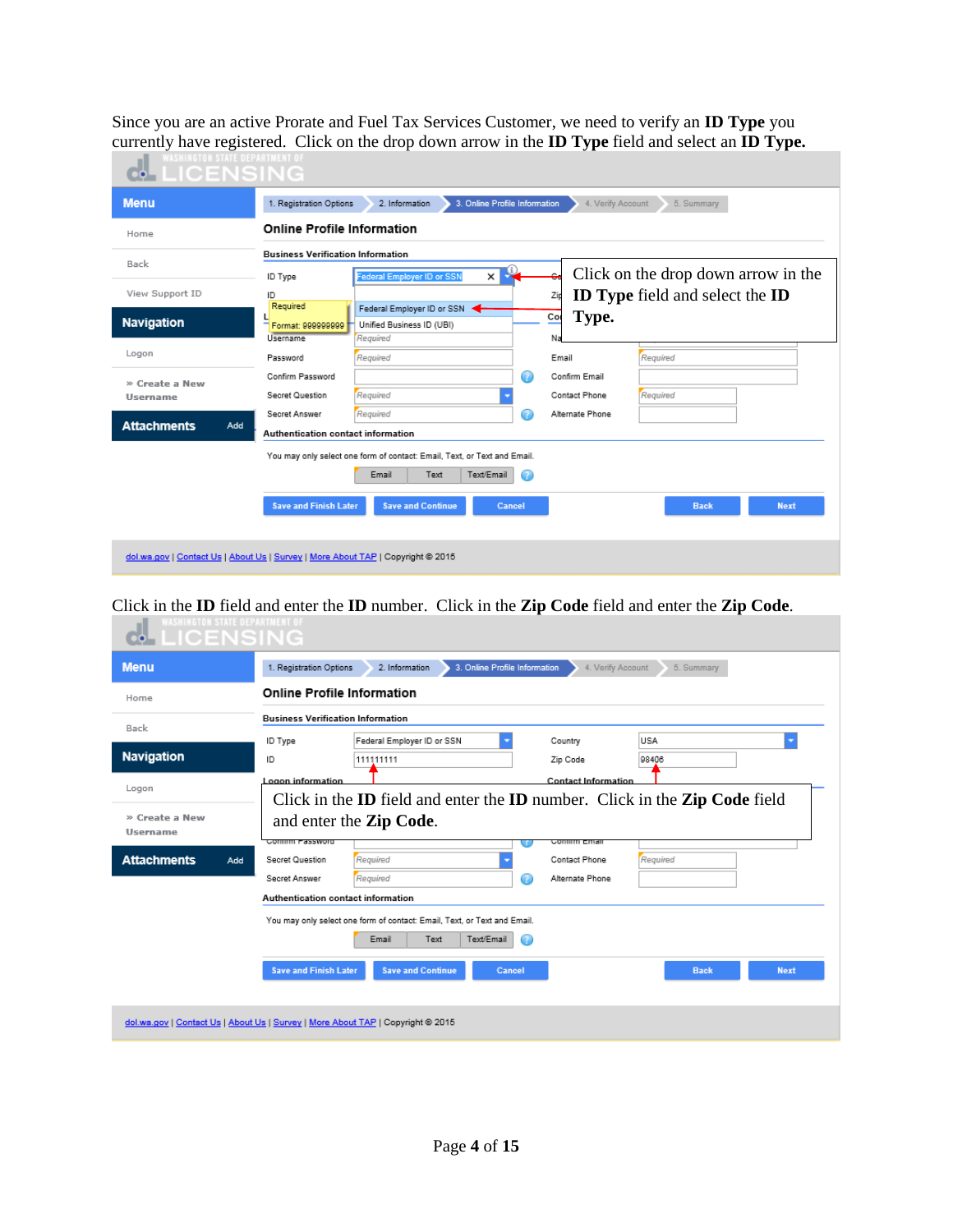To login to TAP you are required to have a **Username**. The **Username** is not case sensitive and can be a combination of letters, numbers and special characters. Click in the **Username** field and enter your **Username.** Click on the question mark next to the **Confirm Password** field and more information regarding the password requirements is displayed.

| <b>Menu</b>                                             | 1. Registration Options                                                      | 3. Online Profile Information<br>2. Information |                            | 4. Verify Account<br>5. Summary                                                                                                                                                                                                   |
|---------------------------------------------------------|------------------------------------------------------------------------------|-------------------------------------------------|----------------------------|-----------------------------------------------------------------------------------------------------------------------------------------------------------------------------------------------------------------------------------|
| Home                                                    | <b>Online Profile Information</b>                                            |                                                 |                            |                                                                                                                                                                                                                                   |
| Back                                                    | <b>Business Verification Information</b>                                     |                                                 |                            |                                                                                                                                                                                                                                   |
|                                                         | ID Type                                                                      | Federal Employer ID or SSN                      | Country                    | <b>USA</b>                                                                                                                                                                                                                        |
| Navigation                                              | ID                                                                           | 111111111                                       | Zip Code                   | 98406                                                                                                                                                                                                                             |
| Logon                                                   | Logon information                                                            |                                                 | <b>Contact Information</b> |                                                                                                                                                                                                                                   |
| » Create a New<br>Username<br><b>Attachments</b><br>Add | Username<br>Password<br>Confirm Password<br>Secret Question<br>Secret Answer | redrock<br>Required<br>Required<br>Reguired     | Name<br>Passwords must be: | Required<br>• between 6 and 15 characters long<br>· a mixture of letters and numbers<br>- a mixture of upper and lower case letters<br>You cannot reuse your last 5 passwords                                                     |
|                                                         | <b>Save and Finish Later</b>                                                 | <b>Save and Continue</b><br>Cancel              |                            | Click in the Username field and enter your Username. Click on the question mark next to the<br><b>Confirm Password</b> field and more information regarding the password requirements is displayed.<br><b>Next</b><br><b>Back</b> |

Click in the **Password** field and enter your **Password.** Click in the **Confirm Password** field and enter your **Password** again to confirm it.

| <b>Menu</b>                       | 1. Registration Options                  | 3. Online Profile Information<br>2. Information                          | 4. Verify Account          | 5. Summary                           |
|-----------------------------------|------------------------------------------|--------------------------------------------------------------------------|----------------------------|--------------------------------------|
| Home                              | <b>Online Profile Information</b>        | Information                                                              |                            |                                      |
| Back                              | <b>Business Verification Information</b> |                                                                          |                            |                                      |
|                                   | ID Type                                  | Federal Employer ID or SSN                                               | Country                    | <b>USA</b>                           |
| Navigation                        | ID                                       | 111111111                                                                | Zip Code                   | 98406                                |
| Logon                             | Logon information                        |                                                                          | <b>Contact Information</b> |                                      |
|                                   | Username                                 | bedrock                                                                  | Name                       | Required                             |
| » Create a New<br><b>Username</b> | Password                                 |                                                                          |                            | Enter your <b>Password</b> and enter |
|                                   | Confirm Password                         |                                                                          |                            |                                      |
| <b>Attachments</b><br>Add         | Secret Question                          | Required                                                                 | Required                   | it again to confirm it.              |
|                                   | Secret Answer                            | Required                                                                 | <b>Anternate Phone</b>     |                                      |
|                                   | Authentication contact information       |                                                                          |                            |                                      |
|                                   |                                          | You may only select one form of contact: Email, Text, or Text and Email. |                            |                                      |
|                                   |                                          | Text/Email<br>Email<br>Text<br>Œ                                         |                            |                                      |
|                                   | <b>Save and Finish Later</b>             | <b>Save and Continue</b><br>Cancel                                       |                            | <b>Next</b><br><b>Back</b>           |
|                                   |                                          |                                                                          |                            |                                      |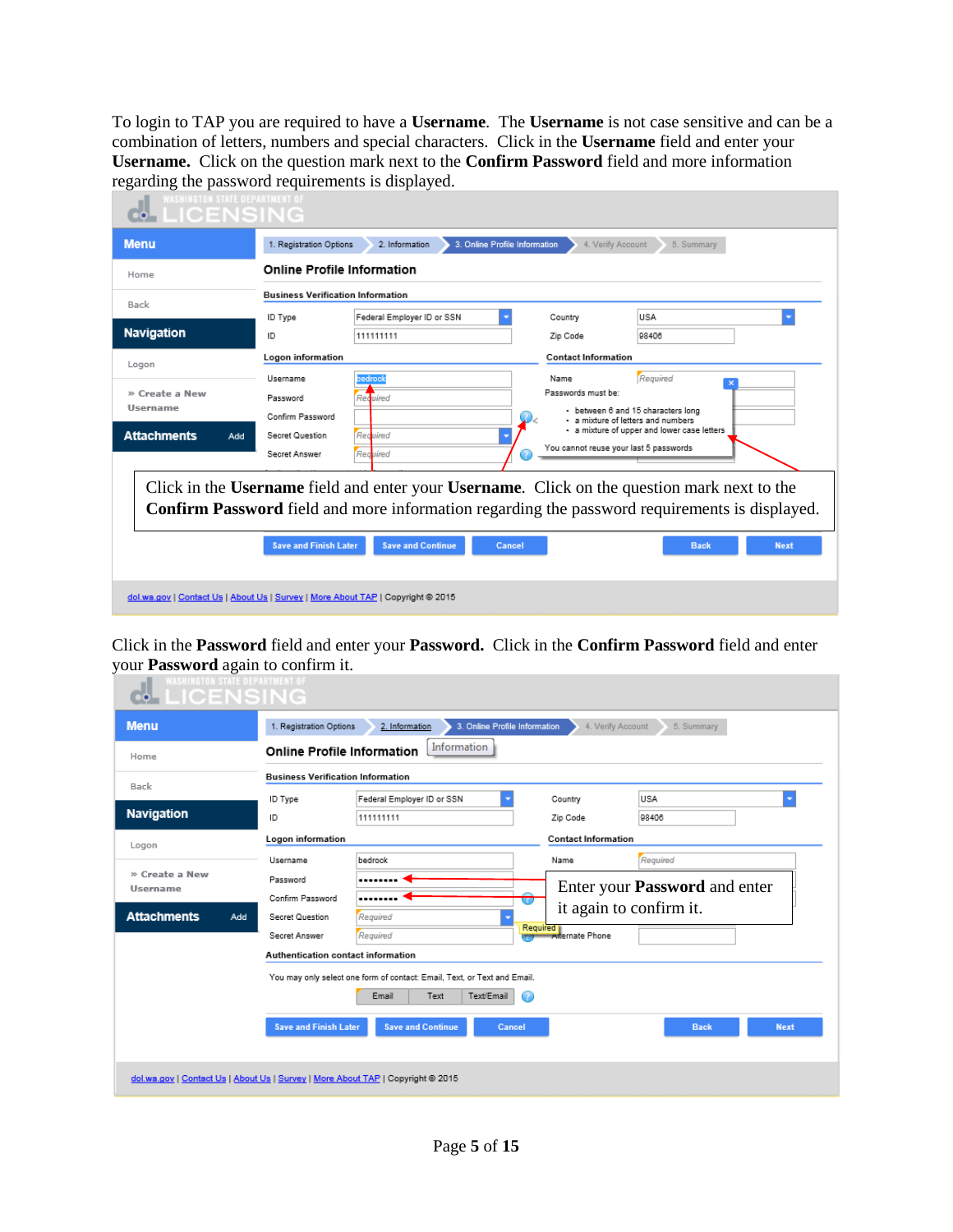Now select a **Secret Question.** If you forget your password, this question and answer will enable you to reset your password. Click the drop down arrow and select your **Secret Question**.

| <b>Menu</b>               | 1. Registration Options                  | 3. Online Profile Information<br>2. Information |                            |                            | 4. Verify Account<br>5. Summary       |
|---------------------------|------------------------------------------|-------------------------------------------------|----------------------------|----------------------------|---------------------------------------|
| Home                      | <b>Online Profile Information</b>        |                                                 |                            |                            |                                       |
|                           | <b>Business Verification Information</b> |                                                 |                            |                            |                                       |
| Back                      | ID Type                                  | Federal Employer ID or SSN                      |                            | Country                    | USA                                   |
| <b>Navigation</b>         | ID                                       | 111111111                                       |                            | Zip Code                   | 98406                                 |
| Logon                     | Logon information                        |                                                 |                            | <b>Contact Information</b> |                                       |
|                           | Username                                 | bedrock                                         |                            | Na                         | Now select a <b>Secret Question</b> . |
| » Create a New            | Password                                 |                                                 |                            | En                         | If you forget your password, this     |
| <b>Username</b>           | Confirm Password                         |                                                 | $\left( \mathbf{r}\right)$ | Co                         | question and answer will enable       |
| <b>Attachments</b><br>Add | Secret Question                          | ×<br>In what city were you born?                |                            |                            | you to reset your password.           |
|                           | Secret Answer                            |                                                 | Al                         |                            |                                       |
|                           | <b>Authentication conta</b>              | In what city were you born?                     | Required                   |                            | Click on the drop down arrow          |
|                           |                                          | What is your favorite animal?                   |                            |                            | and select your Secret Question.      |
|                           | You may only select on                   | What is your favorite food?                     | Email.                     |                            |                                       |
|                           |                                          | What is your mother's maiden name?              | ⊙                          |                            |                                       |
|                           |                                          | What was your first pet's name?                 |                            |                            |                                       |
|                           | <b>Save and Finish Later</b>             | <b>Save and Continue</b>                        | Cancel                     |                            | <b>Next</b><br><b>Back</b>            |

## Click in the **Secret Answer** field and enter the **Secret Answer**.

| <b>WASHINGTON STATE DEPARTMENT OF</b><br><b>LICENSING</b><br>oÓ                 |                                          |                                                                          |                            |                            |
|---------------------------------------------------------------------------------|------------------------------------------|--------------------------------------------------------------------------|----------------------------|----------------------------|
| <b>Menu</b>                                                                     | 1. Registration Options                  | 3. Online Profile Information<br>2. Information                          | 4. Verify Account          | 5. Summary                 |
| Home                                                                            | <b>Online Profile Information</b>        |                                                                          |                            |                            |
| Back                                                                            | <b>Business Verification Information</b> |                                                                          |                            |                            |
|                                                                                 | ID Type                                  | Federal Employer ID or SSN                                               | Country                    | <b>USA</b>                 |
| <b>Navigation</b>                                                               | ID                                       | 111111111                                                                | Zip Code                   | 98406                      |
| Logon                                                                           | Logon information                        |                                                                          | <b>Contact Information</b> |                            |
|                                                                                 | Username                                 | bedrock                                                                  | Name                       | Required                   |
| » Create a New<br><b>Username</b>                                               | Password                                 |                                                                          | Email                      | Required                   |
|                                                                                 | Confirm Password                         |                                                                          | Confirm Email              |                            |
| <b>Attachments</b><br>Add                                                       | Secret Question                          | In what city were you born?                                              | Contact Phone              | Required                   |
|                                                                                 | Secret Answer                            | <b></b> <                                                                |                            | Enter the Secret Answer.   |
|                                                                                 | Authentication contact information       |                                                                          |                            |                            |
|                                                                                 |                                          | You may only select one form of contact: Email, Text, or Text and Email. |                            |                            |
|                                                                                 |                                          | Text/Email<br>Email<br>Text<br>C.                                        |                            |                            |
|                                                                                 | <b>Save and Finish Later</b>             | <b>Save and Continue</b><br>Cancel                                       |                            | <b>Back</b><br><b>Next</b> |
| dol.wa.gov   Contact Us   About Us   Survey   More About TAP   Copyright @ 2015 |                                          |                                                                          |                            |                            |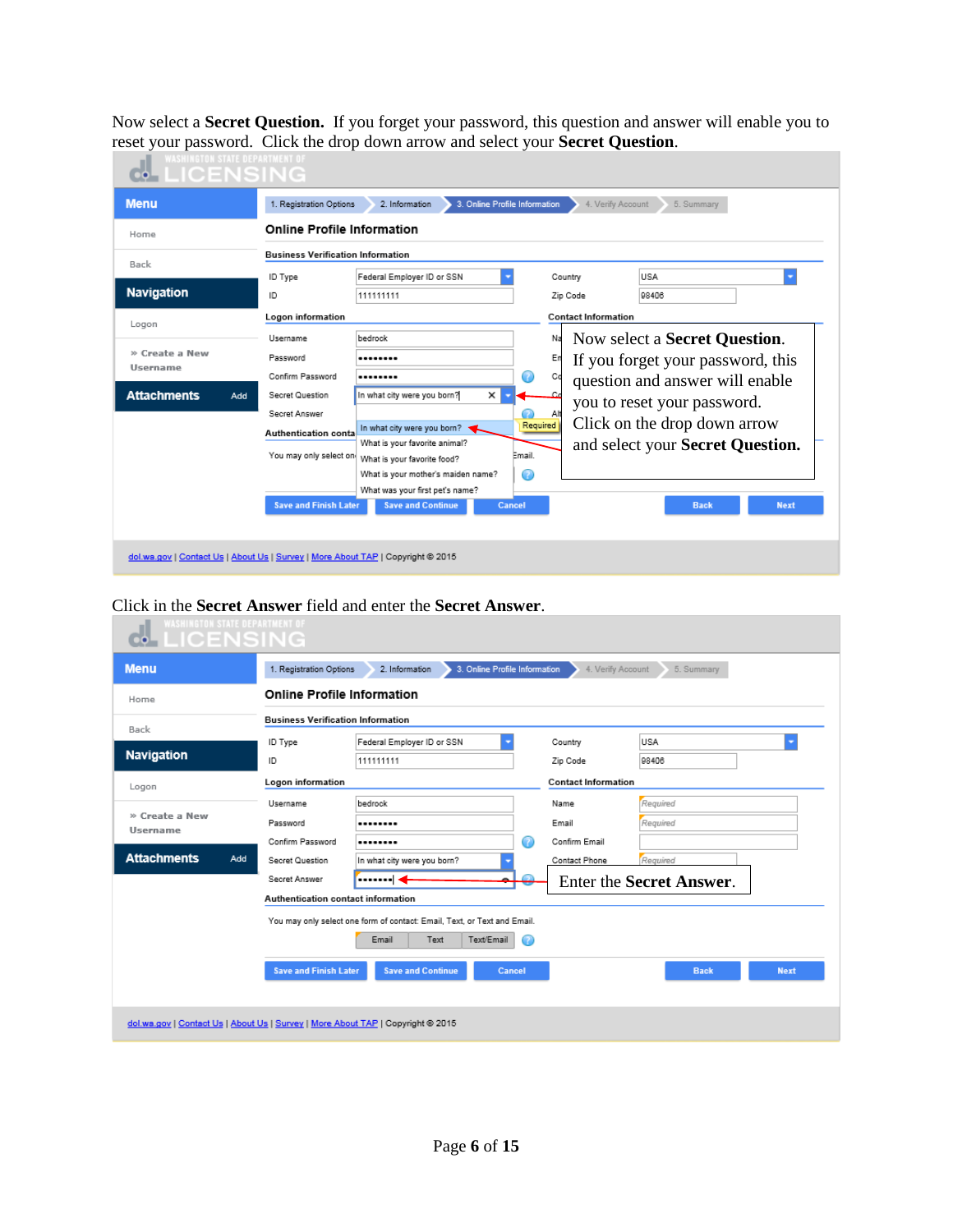Click in the **Name** field and enter the **Name** of the contact for your business. Click in the **Email** field and enter their **Email** address. Click in the **Confirm Email** field and enter their **Email** address again to confirm it. Click in the **Contact Phone** field and enter the **Contact Phone** number. You can enter an **Alternate Phone** number if you have one but it's not required.

| <b>MELICENSING</b><br><b>Menu</b>                                       | 3. Online Profile Information<br>1. Registration Options<br>2. Information<br>4. Verify Account<br>5. Summary                                                                                                                                                                                                                                                                                                                                                      |
|-------------------------------------------------------------------------|--------------------------------------------------------------------------------------------------------------------------------------------------------------------------------------------------------------------------------------------------------------------------------------------------------------------------------------------------------------------------------------------------------------------------------------------------------------------|
| Home                                                                    | <b>Online Profile Information</b>                                                                                                                                                                                                                                                                                                                                                                                                                                  |
| Back<br>Navigation                                                      | <b>Business Verification Information</b><br>Federal Employer ID or SSN<br>USA<br>ID Type<br>Country<br>111111111<br>98406<br>ID<br>Zip Code<br><b>Contact Information</b><br>Logon info                                                                                                                                                                                                                                                                            |
| Logon<br>» Create a New<br><b>Username</b><br><b>Attachments</b><br>Add | Enter the Name, Email,<br>Dino Bedrock<br>Username<br>Name<br><b>Confirm Email and</b><br>Password<br>Email<br>dino@bedrockrefining.com<br><b>Contact Phone number of</b><br>Confirm Pa<br>Confirm Email<br>dino@bedrockrefining.com<br>the contact for your<br>Contact Phone<br>(360) 111-1111<br>Secret Que<br>business. The Alternate<br>Alternate Phone<br>Secret Ans<br><b>Phone</b> number is not<br>Authentica<br>required but can be entered<br>You may or |
|                                                                         | if you have one.<br><b>Save and Finish Later</b><br><b>Save and Continue</b><br><b>Next</b><br>Cancel<br><b>Back</b><br>dol.wa.gov   Contact Us   About Us   Survey   More About TAP   Copyright @ 2015                                                                                                                                                                                                                                                            |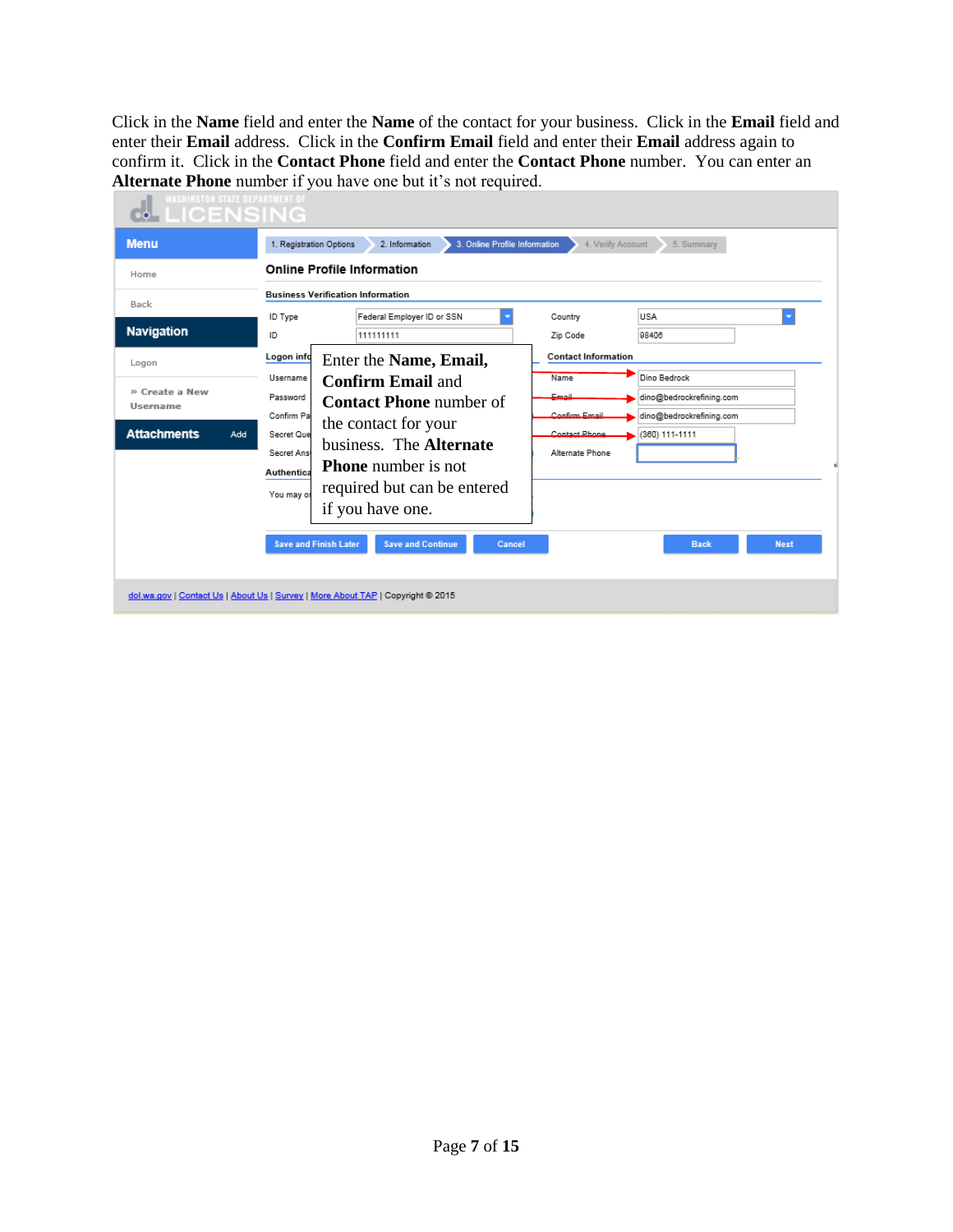The **Authentication Contact Information** will be used to send **Authentication Codes** to be used when you login to TAP. Only one method of being contacted needs to be selected and completed. You can receive the **Authentication Codes** by **Email**, **Text** or **Text/Email.** Select the option you prefer. Click on **Email** and enter your **Authentication Email** address and click on **Next.**

| <b>WASHINGTON STATE DEPARTMENT OF</b><br>⊶LICENSING                             |                                          |                                                                          |                            |                            |
|---------------------------------------------------------------------------------|------------------------------------------|--------------------------------------------------------------------------|----------------------------|----------------------------|
| <b>Menu</b>                                                                     | 1. Registration Options                  | 3. Online Profile Information<br>2. Information                          | 4. Verify Account          | 5. Summary                 |
| Home                                                                            | <b>Online Profile Information</b>        |                                                                          |                            |                            |
| Back                                                                            | <b>Business Verification Information</b> |                                                                          |                            |                            |
|                                                                                 | ID Type                                  | Federal Employer ID or SSN                                               | Country                    | <b>USA</b>                 |
| <b>Navigation</b>                                                               | ID                                       | 111111111                                                                | Zip Code                   | 98406                      |
| Logon                                                                           | Logon information                        |                                                                          | <b>Contact Information</b> |                            |
|                                                                                 | Username                                 | bedrock                                                                  | Name                       | Dino Bedrock               |
| » Create a New<br><b>Username</b>                                               | Password                                 |                                                                          | Email                      | dino@bedrockrefining.com   |
|                                                                                 | Confirm Password                         | O<br>                                                                    | Confirm Email              | dino@bedrockrefining.com   |
| <b>Attachments</b><br>Add                                                       | Secret Question                          | In what city were you born?                                              | Contact Phone              | (360) 111-1111             |
|                                                                                 | Secret Answer                            | Ω<br>                                                                    | Alternate Phone            |                            |
| Click on <b>Email</b>                                                           | Authentication contact information       |                                                                          |                            |                            |
| and enter your                                                                  |                                          | You may only select one form of contact: Email, Text, or Text and Email. |                            | Click on Next.             |
| <b>Authentication</b>                                                           |                                          | Text/Email<br>Text<br>Email<br>⊙                                         |                            |                            |
| <b>Email</b> address.                                                           |                                          | Authentication Email dino@bedrockrefining.com                            |                            |                            |
|                                                                                 | <b>Save and Finish Later</b>             | <b>Save and Continue</b><br>Cancel                                       |                            | <b>Next</b><br><b>Back</b> |
|                                                                                 |                                          |                                                                          |                            |                            |
|                                                                                 |                                          |                                                                          |                            |                            |
| dol.wa.gov   Contact Us   About Us   Survey   More About TAP   Copyright @ 2015 |                                          |                                                                          |                            |                            |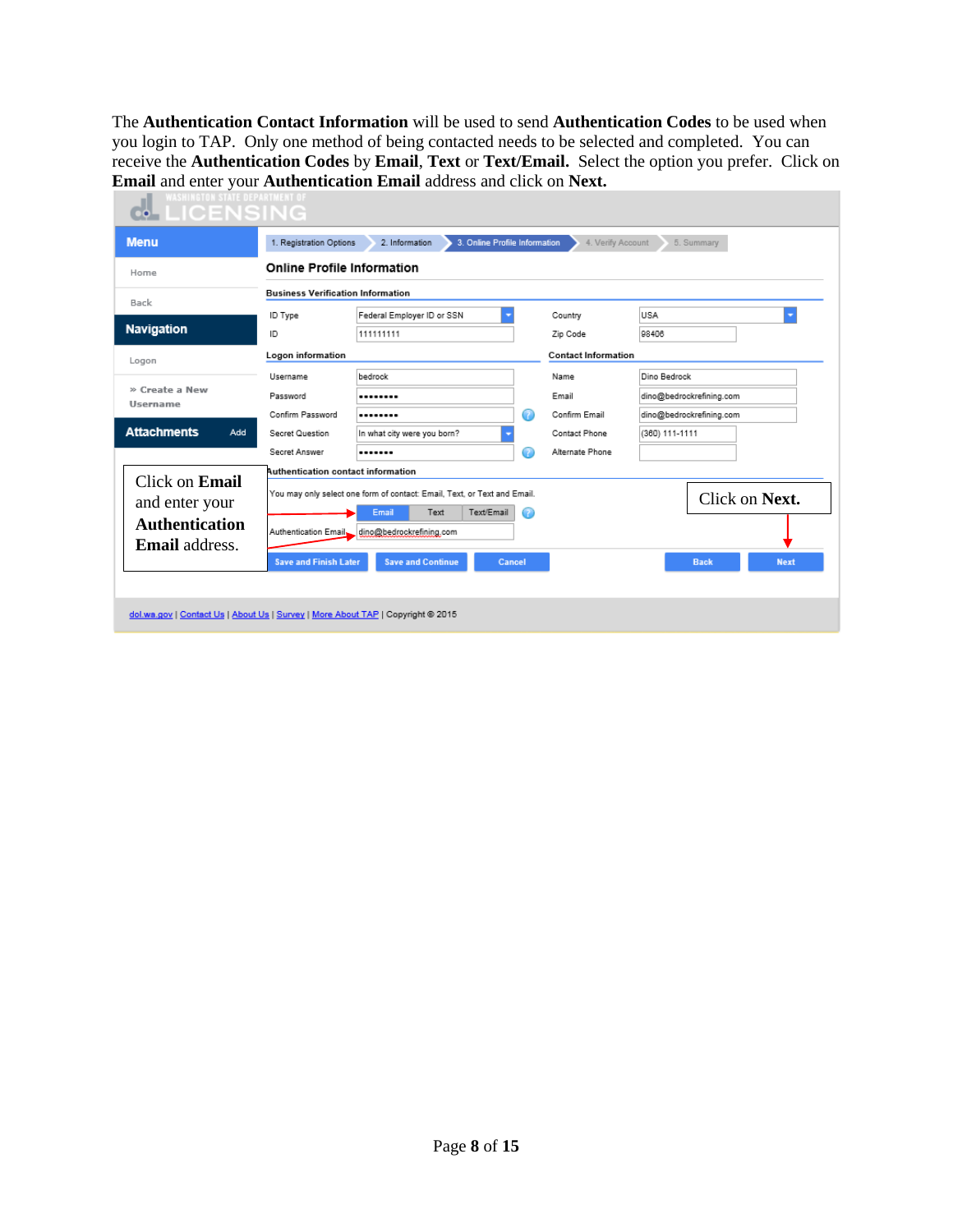This is the verify account screen. If you have not filed a fuel tax return after July 1, 2016, click on **No** and the **Account Type** field displays. Click on the drop down arrow for **Account Type** and select the A**ccount Type** you will be required to verify a recent transaction on.

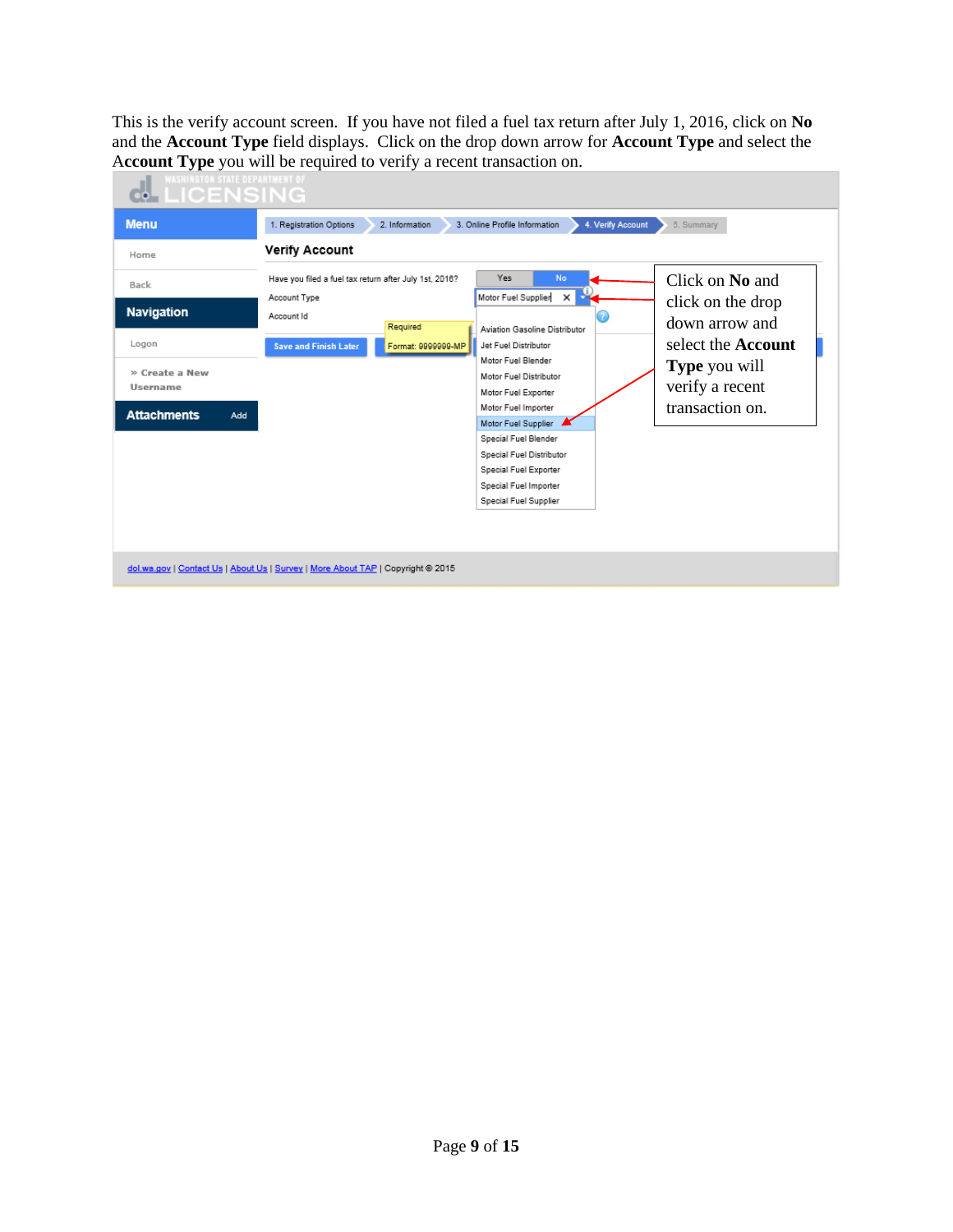Three fields open with questions pertaining to a transaction on the most recenlty filed return for this account. You only need to provide the information required for one of the questions. Click in the **Most recent payment amount** field and enter the payment amount. Click on **Next**.

| <b>WASHINGTON STATE DEPARTMENT OF</b><br><b>MELICENSING</b> |                                                                                                                         |
|-------------------------------------------------------------|-------------------------------------------------------------------------------------------------------------------------|
| <b>Menu</b>                                                 | 1. Registration Options<br>4. Verify Account<br>2. Information<br>3. Online Profile Information<br>5. Summary           |
| Home                                                        | <b>Verify Account</b>                                                                                                   |
| Back                                                        | Yes<br><b>No</b><br>Have you filed a fuel tax return after July 1st, 2016?<br>Motor Fuel Supplier<br>Account Type       |
| <b>Navigation</b>                                           | 0014064-MP<br>Ø<br>Account Id                                                                                           |
| Logon                                                       | Enter one of the following pieces of information about a recent transaction on your Fuel Tax account.<br>Enter the most |
| » Create a New<br><b>Username</b>                           | 7.885.673.23<br>Most recent payment amount<br>recent payment<br>Or<br>amount and click                                  |
| <b>Attachments</b><br>Add                                   | 0.00<br>Tax due from most recently filed return<br>on Next.<br>0r                                                       |
|                                                             | Net taxable gallons on most recently filed return<br>0                                                                  |
|                                                             | <b>Save and Finish Later</b><br><b>Save and Continue</b><br><b>Next</b><br>Cancel<br><b>Back</b>                        |
|                                                             |                                                                                                                         |
|                                                             |                                                                                                                         |

dol.wa.gov | Contact Us | About Us | Survey | More About TAP | Copyright @ 2015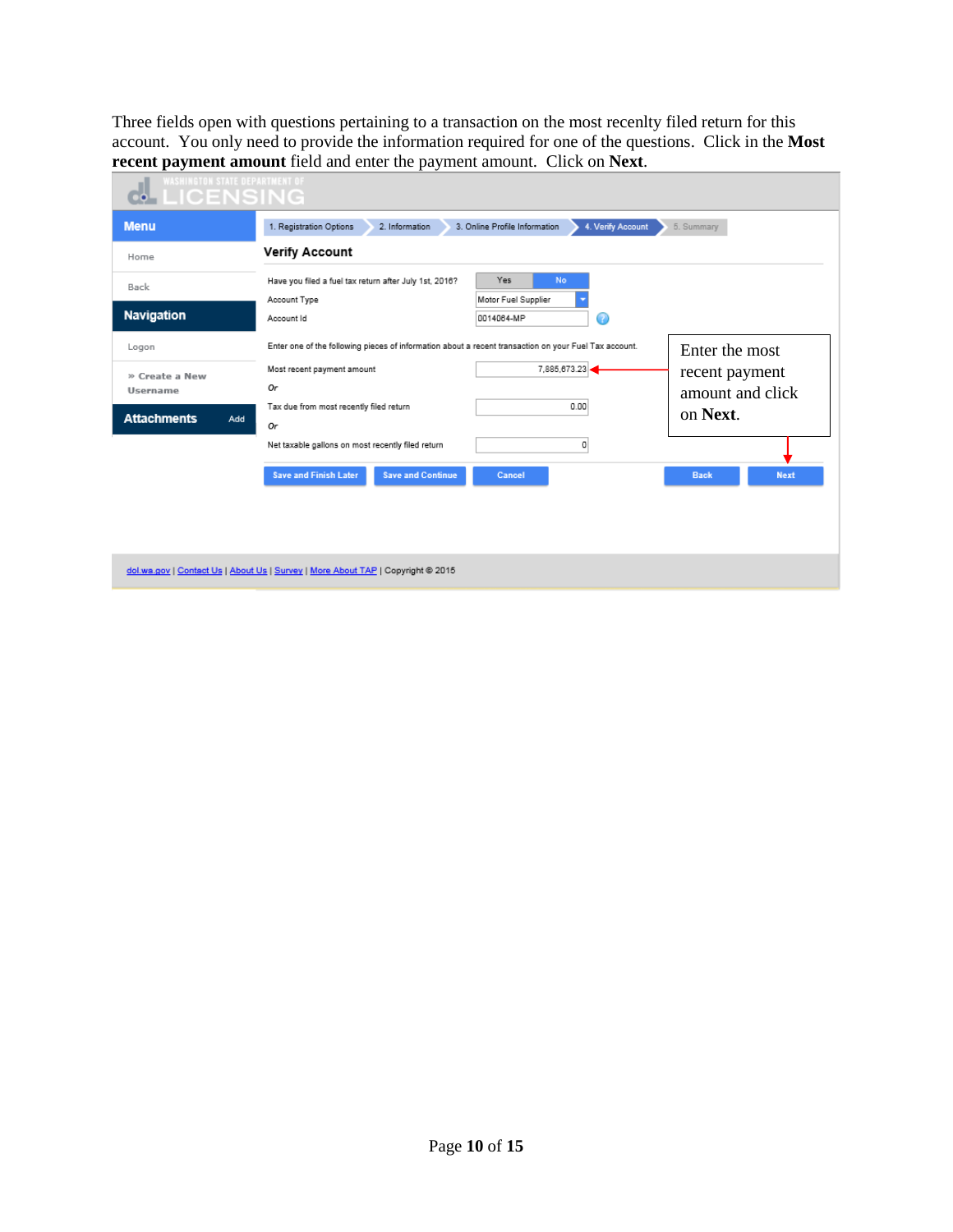This is the **Summary** of the information you entered to register as an existing fuel tax customer with an active account**.** Review the information and if it is correct, click on **Submit.** If anything needs to be changed, click on the **Screen Hyperlink** or the **Back** button and return to the applicable screen and make corrections. Click on **Submit.**

| <b>WASHINGTON STATE DEPARTMENT OF</b><br>LICENSING                                                   |                                                                                                                                                                                                                                                                                                                                                                                                                                                                     |
|------------------------------------------------------------------------------------------------------|---------------------------------------------------------------------------------------------------------------------------------------------------------------------------------------------------------------------------------------------------------------------------------------------------------------------------------------------------------------------------------------------------------------------------------------------------------------------|
| <b>Menu</b>                                                                                          | 1. Registration Options<br>3. Online Profile Information<br>4. Verify Account<br>2. Information<br>5. Summary                                                                                                                                                                                                                                                                                                                                                       |
| Home                                                                                                 | Summary                                                                                                                                                                                                                                                                                                                                                                                                                                                             |
| Back<br><b>Navigation</b><br>Logon<br>» Create a New<br><b>Username</b><br><b>Attachments</b><br>Add | If you need to make<br>Please review the following information<br>corrections, click on the<br>Login: bedrock<br>Name: Dino Bedrock<br><b>Screen Hyperlink or</b><br>Email: dino@bedrockrefining.com<br>the <b>Back</b> button to<br>Contact Phone: (360) 111-1111<br><b>Alternate Phone:</b><br>return to the applicable<br>In case you forgot your password:<br>screen.<br>Secret Question: In what city were you born?<br>Click Submit to complete this request. |
|                                                                                                      | Click on Submit.<br><b>Save and Finish Later</b><br><b>Save and Continue</b><br><b>Submit</b><br>Cancel<br><b>Back</b>                                                                                                                                                                                                                                                                                                                                              |
|                                                                                                      | dol.wa.gov   Contact Us   About Us   Survey   More About TAP   Copyright @ 2015                                                                                                                                                                                                                                                                                                                                                                                     |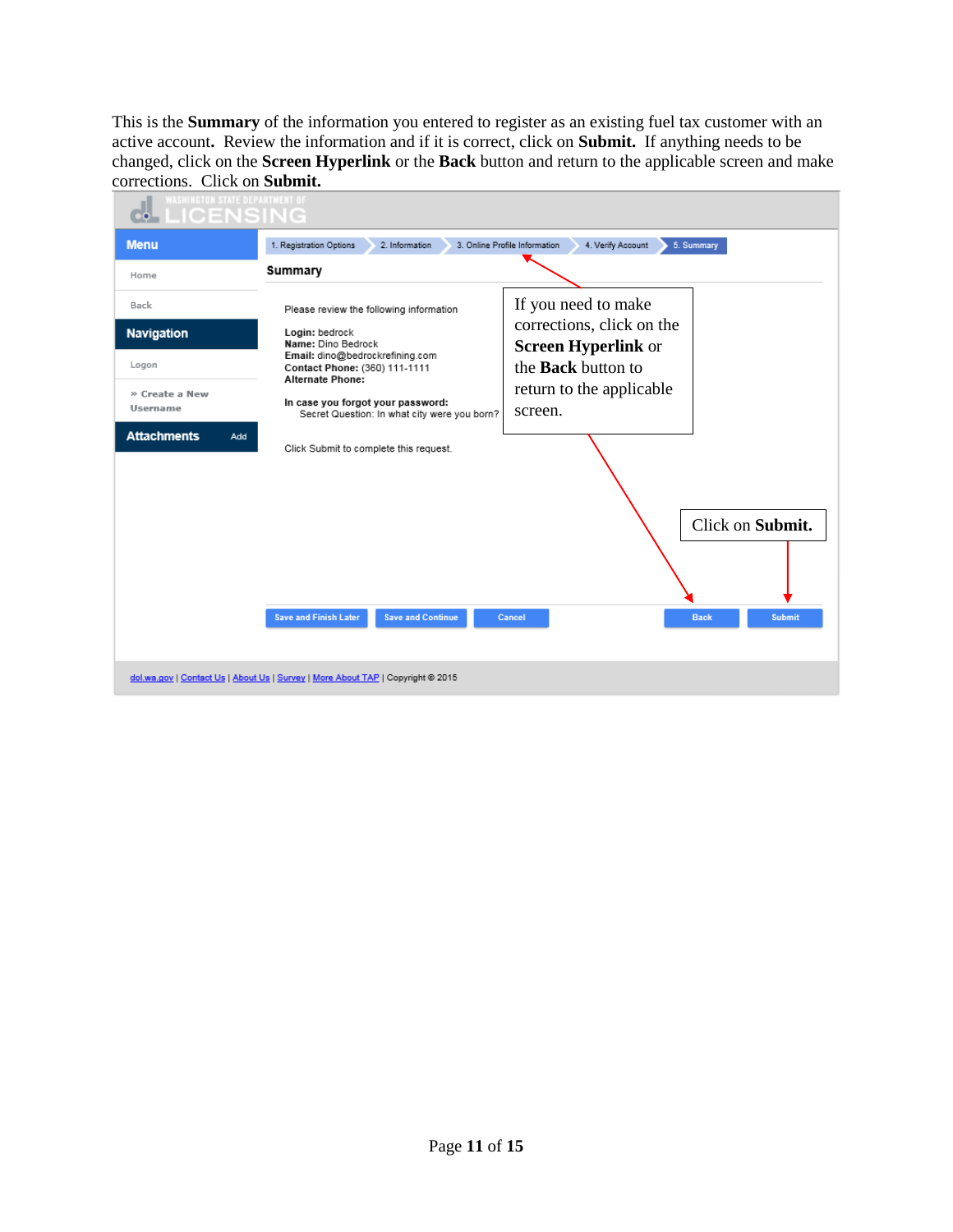Are you sure you want to submit this request dialogue box displays. Enter your **Email** address and **Confirm Email** by entering it again. Click on **Ok.**

| <b>WASHINGTON STATE DEPARTMENT OF</b><br><b><i>ELICENSING</i></b> |                                                                                                                                                                                                                                                                                                                                                                                                                                                                                                                                  |  |  |  |  |  |  |
|-------------------------------------------------------------------|----------------------------------------------------------------------------------------------------------------------------------------------------------------------------------------------------------------------------------------------------------------------------------------------------------------------------------------------------------------------------------------------------------------------------------------------------------------------------------------------------------------------------------|--|--|--|--|--|--|
| <b>Menu</b>                                                       | 1. Registration Options<br>2. Information<br>3. Online Profile Information<br>4. Verify Account<br>5. Summary                                                                                                                                                                                                                                                                                                                                                                                                                    |  |  |  |  |  |  |
| Home                                                              | Summary                                                                                                                                                                                                                                                                                                                                                                                                                                                                                                                          |  |  |  |  |  |  |
| <b>Back</b>                                                       | Please review the following information                                                                                                                                                                                                                                                                                                                                                                                                                                                                                          |  |  |  |  |  |  |
| <b>Navigation</b>                                                 | Login: bedrock<br>Name: Dino Bedrock                                                                                                                                                                                                                                                                                                                                                                                                                                                                                             |  |  |  |  |  |  |
| Logon                                                             | Email: dino@bedrockrefining.com<br>Contact Phone: (360) 111-1111<br><b>Alternate Phone:</b>                                                                                                                                                                                                                                                                                                                                                                                                                                      |  |  |  |  |  |  |
| » Create a New<br>Username                                        | In case you forgot your password:<br>Secret Question: In what city were you born?                                                                                                                                                                                                                                                                                                                                                                                                                                                |  |  |  |  |  |  |
| <b>Attachments</b><br>Add                                         | Click Submit to complete this request.                                                                                                                                                                                                                                                                                                                                                                                                                                                                                           |  |  |  |  |  |  |
|                                                                   | $\boldsymbol{\mathsf{x}}$<br>Are you sure you want to submit this request?<br>Enter your Email<br>Your email address is required to submit this request.<br>address and<br>Email<br>dino@bedrockrefining.com<br><b>Confirm Email by</b><br>Confirm Email<br>dino@bedrockrefining.com<br>entering it again.<br>Cancel<br>OK<br><b>Save and Finish Later</b><br><b>Submit</b><br><b>Back</b><br><b>Save and Continue</b><br>Gancel<br>Click Ok.<br>dol.wa.gov   Contact Us   About Us   Survey   More About TAP   Copyright @ 2015 |  |  |  |  |  |  |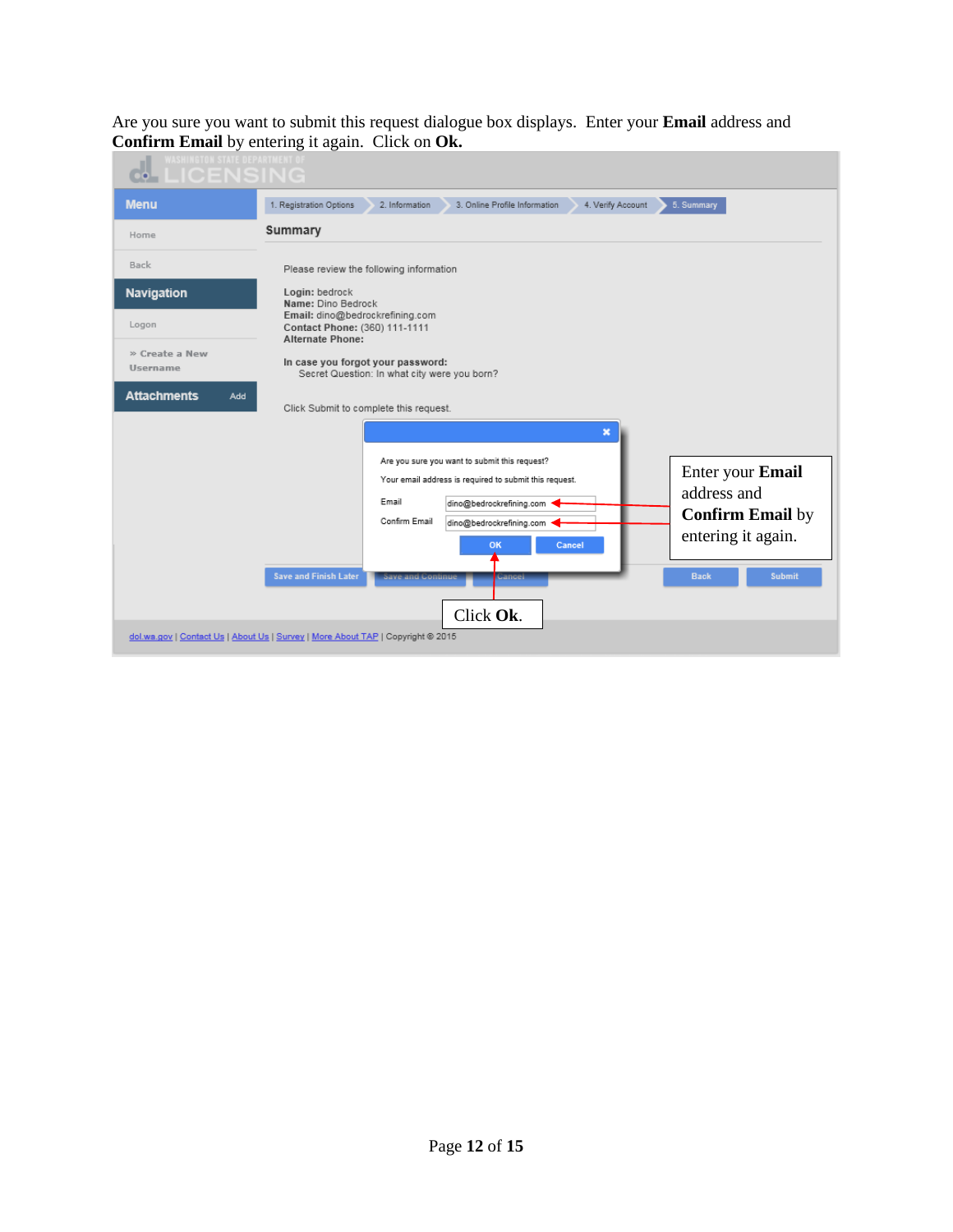This is the confirmation that your request has been submitted. While this request is pending, you can access it by entering your email and the confirmation number. The confirmation message has also been sent to your email address. Click on **Print** if you want a copy for your records or click on **Ok** to finish. Click on **Ok.**

| <b>WASHINGTON STATE DEPARTMENT OF</b><br><b>LICENSING</b> |                                                                                                                                                                                                                               |  |  |  |  |  |
|-----------------------------------------------------------|-------------------------------------------------------------------------------------------------------------------------------------------------------------------------------------------------------------------------------|--|--|--|--|--|
| <b>Menu</b>                                               | Your request has been submitted.<br>To access this request in the future use dino@bedrockrefining.com and confirmation code: pj3mxd.                                                                                          |  |  |  |  |  |
| Home                                                      | A copy of this confirmation message has been sent to your email address. To ensure your emails from Washington State Department of Licensing are<br>received, please set your email filter to allow messages from dol.wa.gov. |  |  |  |  |  |
| Back                                                      | OK<br>Print<br><b>Survey</b>                                                                                                                                                                                                  |  |  |  |  |  |
| <b>Navigation</b>                                         |                                                                                                                                                                                                                               |  |  |  |  |  |
| Logon                                                     |                                                                                                                                                                                                                               |  |  |  |  |  |
| Create a New Username                                     | Click on <b>Print</b> if you would like a copy                                                                                                                                                                                |  |  |  |  |  |
| » Request                                                 | for your records or click on Ok to finish.<br>Click on Ok.                                                                                                                                                                    |  |  |  |  |  |
|                                                           |                                                                                                                                                                                                                               |  |  |  |  |  |
|                                                           |                                                                                                                                                                                                                               |  |  |  |  |  |
|                                                           |                                                                                                                                                                                                                               |  |  |  |  |  |
|                                                           |                                                                                                                                                                                                                               |  |  |  |  |  |
|                                                           | dol.wa.gov   Contact Us   About Us   Survey   More About TAP   Copyright @ 2015                                                                                                                                               |  |  |  |  |  |

You are returned to the TAP home screen.

| <b>WASHINGTON STATE DEPARTMENT OF</b><br><b>MLICENSING</b>                                                                                                                                                                                                                                                                                                                                                                                                                                                  |                                                                                                               |
|-------------------------------------------------------------------------------------------------------------------------------------------------------------------------------------------------------------------------------------------------------------------------------------------------------------------------------------------------------------------------------------------------------------------------------------------------------------------------------------------------------------|---------------------------------------------------------------------------------------------------------------|
| <b>IFTA / Prorate / Fuel Tax / Unlicensed Refund</b><br>Application<br>If you already have an active Prorate and Fuel tax account with the Washington<br>State Department of Licensing, click the "Create a new username" button.<br>Create a new username<br>If you do not have an active prorate, IFTA, Fuel Tax, or Unlicensed Refund<br>account with the Washington State Department of Licensing, click the "Set up a<br>new online, Prorate, IFTA, Fuel Tax and/or Unlicensed Refund Account" button, | Already registered?<br>Username<br>Required<br>Required<br>Password<br>Required<br><b>Authentication Code</b> |
| Set up a new online Prorate, IFTA, Fuel Tax, and/or<br><b>Unlicensed Refund Account</b><br>Check the status of your application<br>Tell us how we're doing                                                                                                                                                                                                                                                                                                                                                  | Login<br>I forgot my username<br>I forgot my password<br>Find more information on TAP                         |
| dol.wa.gov   Contact Us   About Us   Survey   More About TAP   Copyright @ 2015                                                                                                                                                                                                                                                                                                                                                                                                                             |                                                                                                               |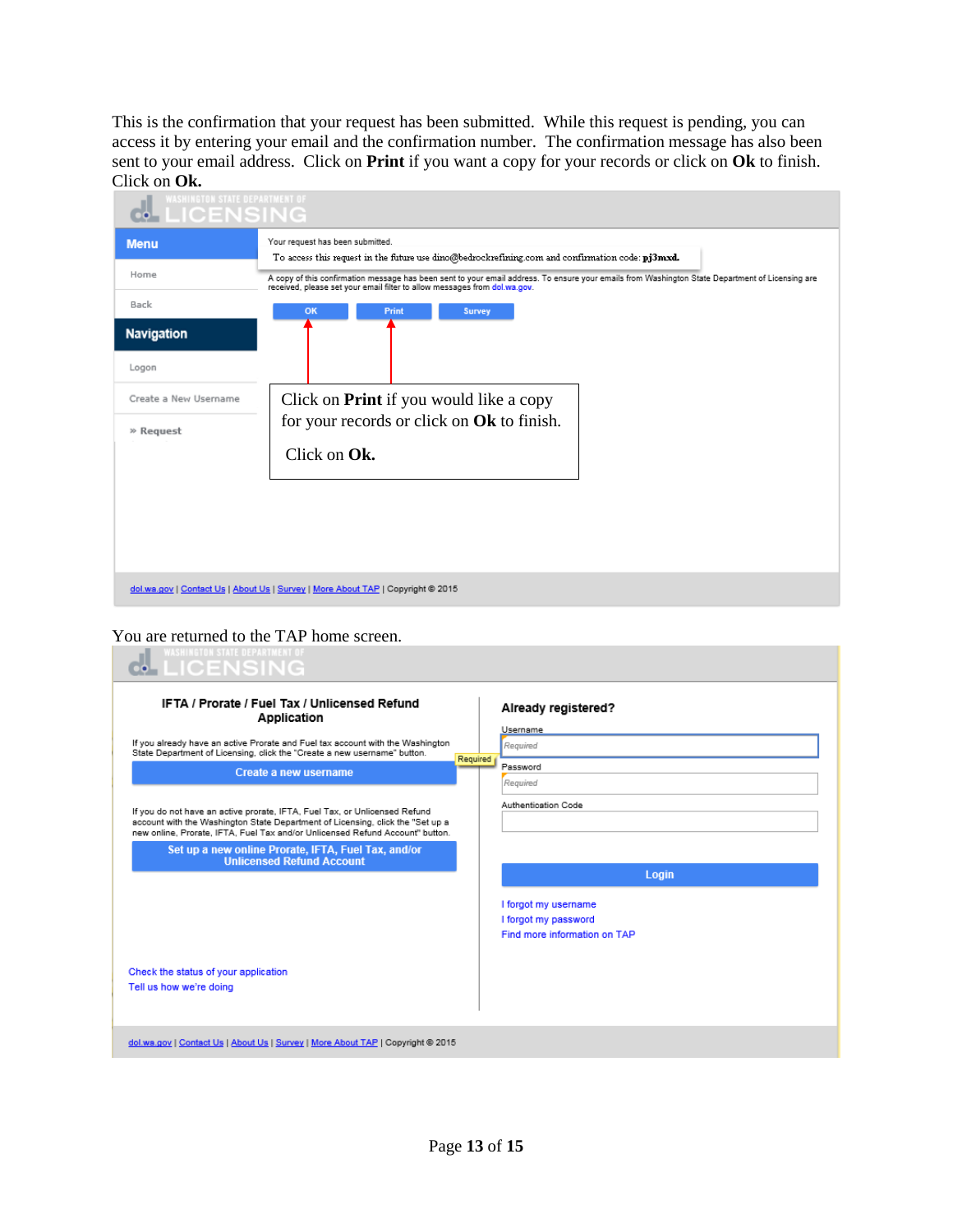After the request is processed by Prorate and Fuel Tax Services, you will receive an email with the **Authentication Code** to login to your account for the first time and a link to login.

Your request for a new username has been processed.

Your authentication code is nm2gm3.

Click here to log in

At the TAP home screen enter your **Username, Password** and **Authentication Code** and click on **Login.**

| <b>WASHINGIUM SIAIL UEFAKIMENI U</b> I<br><b>LICENSING</b>                                                                                                                                                                                                                                                                                                                                                                                                                                                                                                                                                                                                                                                                           |                                                                                                                                                                                      |
|--------------------------------------------------------------------------------------------------------------------------------------------------------------------------------------------------------------------------------------------------------------------------------------------------------------------------------------------------------------------------------------------------------------------------------------------------------------------------------------------------------------------------------------------------------------------------------------------------------------------------------------------------------------------------------------------------------------------------------------|--------------------------------------------------------------------------------------------------------------------------------------------------------------------------------------|
| IFTA / Prorate / Fuel Tax / Unlicensed Refund<br>Application<br>If you already have an active Prorate and Fuel tax account with the Washington<br>State Department of Licensing, click the "Create a new username" button.<br>Create a new username<br>If you do not have an active prorate, IFTA, Fuel Tax, or Unlicensed Refund<br>account with the Washington State Department of Licensing, click the "Set up a<br>new online, Prorate, IFTA, Fuel Tax and/or Unlicensed Refund Account" button<br>Set up a new online Prorate, IFTA, Fuel Tax, and/or<br><b>Unlicensed Refund Account</b><br>Enter your Username, Password and<br><b>Authentication Code and click on</b><br>Login.<br>Check the sta<br>Tell us how we're doing | Already registered?<br>Username<br>bedrock<br>Password<br><br>Authentication Code<br>nm2gm3<br>Login<br>I forgot my username<br>I forgot my password<br>Find more information on TAP |
| dol.wa.gov   Contact Us   About Us   Survey   More About TAP   Copyright @ 2015                                                                                                                                                                                                                                                                                                                                                                                                                                                                                                                                                                                                                                                      |                                                                                                                                                                                      |